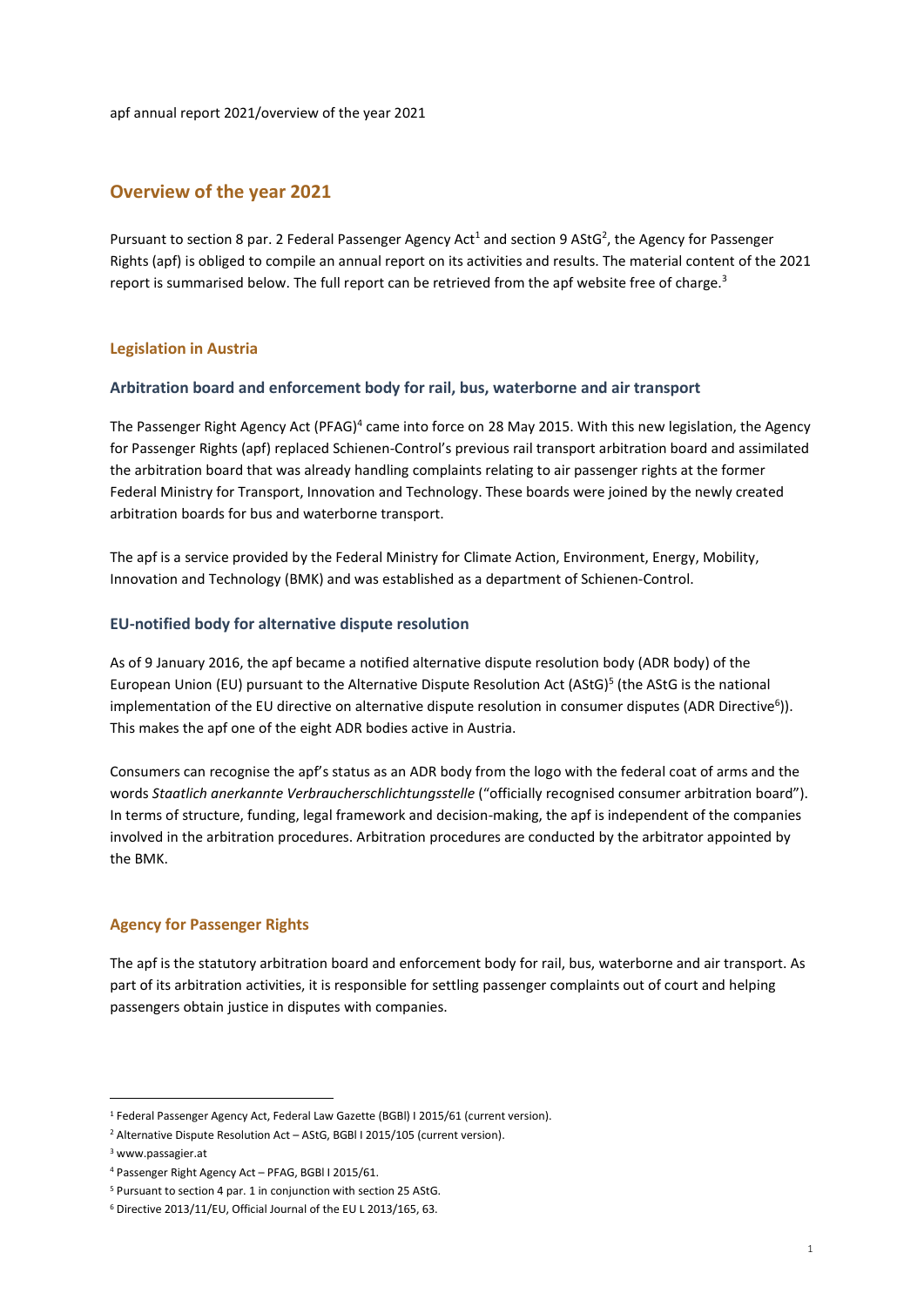In its function as an enforcement body, the apf informs rail, bus, waterborne and air passengers of their rights, monitors observance of the passenger rights embedded in the EU regulations and, if necessary, takes further steps to induce the companies concerned to fulfil their obligations.

# apf organisation

The apf is a department of Schienen-Control and has no separate legal identity. In 2021, applicants' concerns (questions, arbitration requests, procedures) were handled directly by the director of the apf and up to eleven full-time/part-time employees (equivalent to eight full-time staff).

# apf funding

The apf is funded pro rata by contributions from the companies involved in the arbitration procedures and by the Federation. Companies participating in arbitration procedures are liable for costs. At present, these are fixed at 78 Euro per procedure in accordance with the PFAG Cost Contribution Ordinance 2015<sup>7</sup>. These contributions are calculated to cover 40 percent of the apf's costs<sup>8</sup>. The remaining costs are covered by the BMK using monies from the federal budget.

## apf tasks

The apf's task is to help passengers obtain justice without having to go to court. The apf sees itself as an independent mediator between transport companies and their passengers. Passengers and clients of railway undertakings, railway station operators, integrated ticket organisations, airlines, waterborne transport companies and bus/coach companies (and to a lesser extent operators of bus stations, ports, terminals and civilian aerodromes, e.g. airport operators) can submit arbitration requests to the apf provided they have previously attempted to resolve the issue with the company concerned. The apf is in general not responsible for urban transport companies.

## apf competences

## Rail transport

-

With regard to rail transport, the apf helps all passengers and clients of railway undertakings and integrated ticket organisations obtain justice when using the railway. The apf can help with almost any issue involving a contract of carriage.

The apf must notify the Schienen-Control Kommission of any unresolved disputes relating to rail transport (e.g. if it is alleged that the conditions for compensation contain unlawful provisions).

## Bus, waterborne and air transport

With regard to bus, air and waterborne transport, the apf's activities are circumscribed by EU regulations, as a result of which its competences are more restricted than in the rail transport sector. The apf also stands up for the rights of persons with disabilities or reduced mobility.

<sup>7</sup> PFAG Cost Contribution Ordinance 2015, BGBl II 2015/150.

<sup>8</sup> Pursuant to section 4 par. 3 Federal Passenger Agency Act.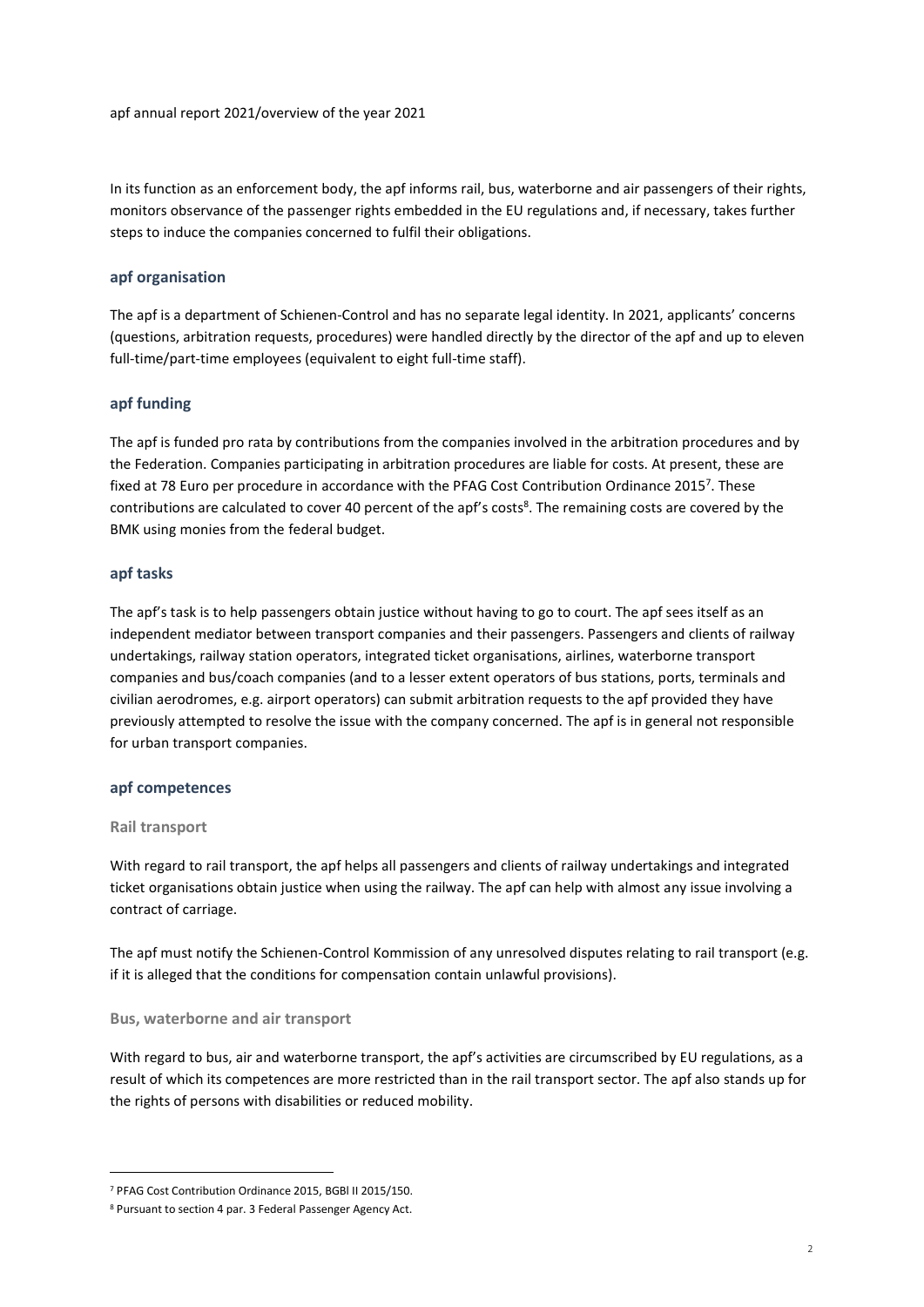### Body responsible for cooperating with consumer protection authorities

In an amendment to the Consumer Authorities Cooperation Act (VBKG)<sup>9</sup>, the apf was specified as the body responsible for cooperating with consumer protection authorities in the areas of bus, air, and waterborne transport. Under this law<sup>10</sup>, the national authorities responsible for consumer protection legislation may seek assistance from the corresponding authorities abroad. They can then take action against companies in the event of cross-border violations of consumer protection regulations.

This cooperation between authorities now also encompasses rail transport and the PRM Air Passenger Rights Regulation governing air transport<sup>11</sup>, and has done so since 17 January 2020.<sup>12</sup> The amendment to the Consumer Authorities Cooperation Act<sup>13</sup> required for national implementation came into force on 26 March 2021. This expanded both the scope of the statute and the powers granted (e.g. tracing data and financial flows, test purchases, acceptance of commitments to cease infringements).

### Enforcing passenger rights

If no solution remedying the violation of the respective passenger rights regulation can be found during the arbitration procedure, the apf, in its capacity as the enforcement body, will notify the competent legal authority accordingly. The same applies if the company does not participate in the arbitration procedure.

The amendment to the Aviation Act (LFG)<sup>14</sup> granted the apf the status of a party to administrative penalty proceedings in the air transport sector. The apf is thus authorised to view all case files, request all the relevant information, and appeal to the Federal Administrative Court and Supreme Administrative Court.

#### apf arbitration procedures

The apf does not replace the respective company's complaints management. Before the apf can take action, passengers must attempt to reach a mutual agreement with the respective company themselves.

## Competences of the rail transport regulatory authority

#### Validation of arbitration requests relating to rail transport

In the case of arbitration requests from rail passengers relating to non-existent or insufficient fare compensation for train delays and cancellations, the Schienen-Control Kommission can declare the apf's proposed solution binding and award the compensation to the passenger<sup>15</sup>. This regulation is enforced in cases where no agreement can be reached with the railway undertaking. The Schienen-Control Kommission does not

-

<sup>&</sup>lt;sup>9</sup> Consumer Authorities Cooperation Act - VBKG, BGBI I 2006/148, version published in BGBI I 2015/61.

<sup>10</sup> Consumer Authorities Cooperation Act – VBKG, BGBl 2006/148 (current version).

<sup>11</sup>Regulation (EC) 1107/2006 OJ L 2006/204, 1.

<sup>12</sup> Regulation (EU) 2017/2394, OJ L 2017/345, 1.

<sup>&</sup>lt;sup>13</sup> Consumer Authorities Cooperation Act – VBKG, BGBI I 2006/148, version published in BGBI I 2021/57.

<sup>14</sup> Aviation Act – LFG, BGBl 1957/253 (current version).

<sup>15</sup> Pursuant to section 78a par. 5 EisbG.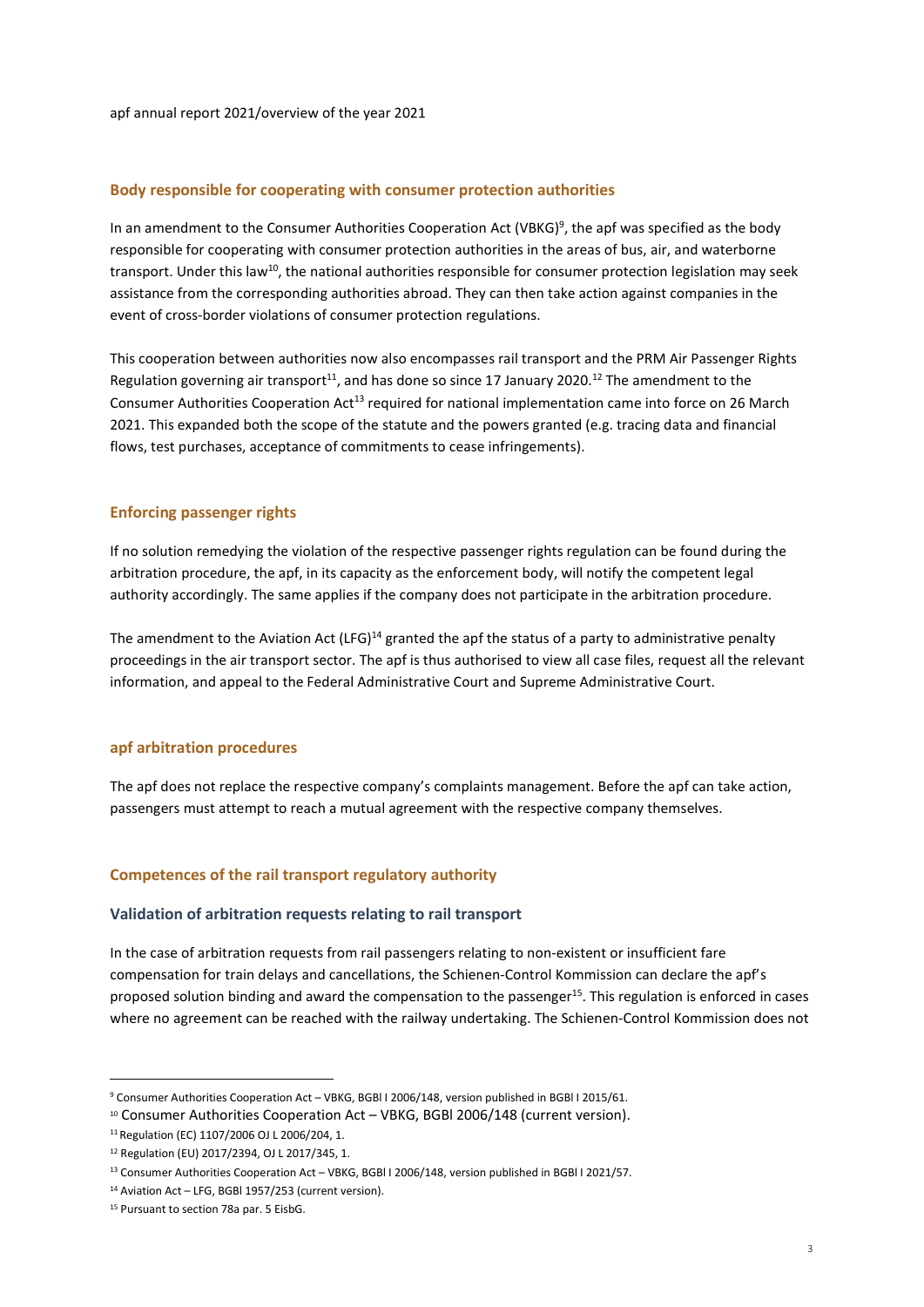possess this competence in the other three transport sectors. Even in the rail transport sector, it extends only to fare compensation in the event of train delays and cancellations and not to any other claims.

### Publication and review of conditions of carriage

Railway undertakings and integrated ticket organisations in the railway transport sector are obliged to present their conditions of carriage to Schienen-Control pursuant to section 22b Railway Act (EisbG). These conditions of carriage must be presented both when they are first published and after subsequent amendments. Pursuant to section 78b EisbG, the Schienen-Control Kommission has the right to examine whether the conditions of carriage published by the railway undertakings and integrated ticket organisations comply with the law; in the event of any violations, Schienen-Control may declare them void. The review encompasses all Austrian and European legislation (e.g. KSchG<sup>16</sup>, EisbBFG<sup>17</sup> and the Rail Passenger Rights Regulation<sup>18</sup>).

### apf annual assessment

The COVID-19 pandemic continued to have a significant impact on the arbitration work performed by the Agency for Passenger Rights in 2021. Since passenger travel was still restricted and passengers appear to have exercised more care when making bookings, the number of arbitration requests and enquiries fell by half. The experts in all four transport sectors remained committed to finding solutions for passengers. Their success rate was again very high, and they were able to mediate an agreement between the parties in more than threequarters of cases.

#### Arbitration requests and enquiries

In 2021, the apf received a total of 2,896 written arbitration requests and enquiries (2020: 5,977), 2,224 of which related to air transport (2020: 4,966), 626 to rail transport (2020: 903), 38 to bus transport (2020: 78) and eight to waterborne transport (2020: 30). This means that the sum total has halved. 1,189 of all arbitration requests and enquiries, i.e. a good 40 percent, related in some way to the COVID-19 pandemic.

#### Arbitration procedures initiated

The arbitration procedures counted only include cases in which arbitration procedures were actually initiated. In all, 1,944 arbitration procedures were initiated in 2021 (2020: 4,019), i.e. around half the number initiated the previous year. Most of these (1,423) related to air transport (2020: 3,296), followed by rail transport with 505 (2020: 694) and bus transport with 15 (2020: 29) procedures. One procedure was initiated in the waterborne transport sector (2020: no procedures).

#### Compensation, reimbursements and penalty rebates

In 2021, the apf obtained a sum of 1,142,939 Euro in monetary compensation, reimbursements and penalty rebates for applicants (2020: 1,738,599 Euro). Considering that the number of procedures fell by half between 2020 and 2021, this result is very satisfactory. Almost two-thirds of the sum obtained (746,995 Euro) came from pandemic-related procedures.

1

<sup>&</sup>lt;sup>16</sup> Consumer Protection Act – KSchG, BGBI 1979/140 (current version).

<sup>&</sup>lt;sup>17</sup> Railway Carriage and Passenger Rights Act - EisbBFG BGBL I 2013/40 (current version).

<sup>18</sup> Regulation (EC) 1371/2007 OJ L 2007/315, 14.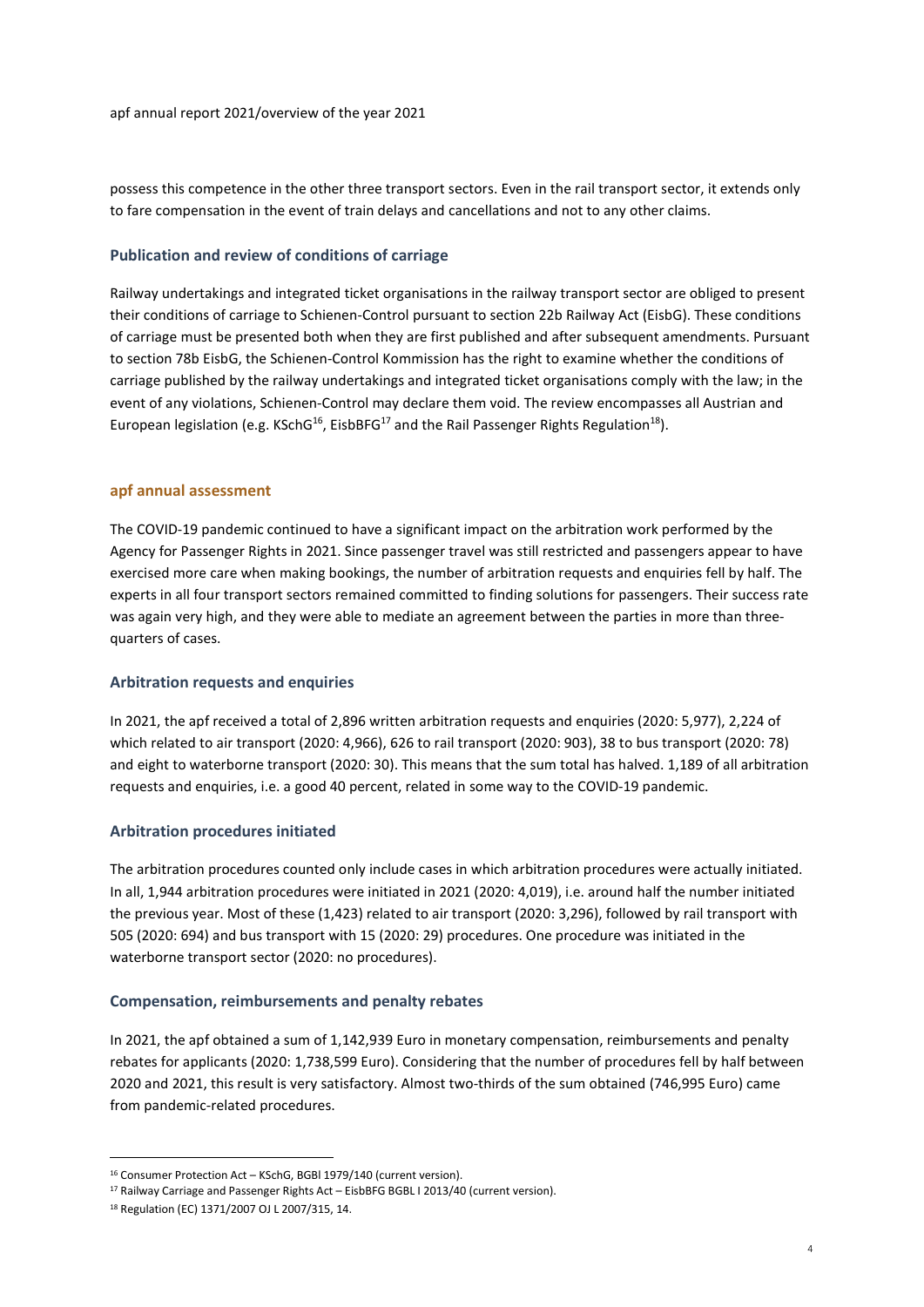At 1,087,232 Euro, the lion's share of the total amount fell to the air transport sector (2020: 1,647,594 Euro), while 54,429 Euro were obtained in the rail transport sector (2020: 88,378 Euro) and 1,278 Euro in the bus transport sector (2020: 2,628 Euro).

# Reaction time and duration of procedures

The average time taken for initial feedback to be sent to the applicant was around one-and-a-half days (2020: four days). This means that the apf has succeeded in improving its reaction time still further compared to last year.

The average duration of the apf's arbitration procedures was around 87 days (2020: 101 days).

# Rail transport

# Arbitration requests and enquiries

In 2021, the apf received 626 arbitration requests relating to rail transport (2020: 903), around 30 percent fewer than the previous year. 78 of the arbitration requests received in the rail transport sector pertained to travel problems caused by COVID-19 (2020: 344).

66 percent of the applications rejected by the apf were repudiated on the grounds that the passenger had not yet lodged a claim with the company concerned (2020: 81 percent).

In 2021, one third (33 percent) of all rail transport applicants resided in Vienna (2020: 22 percent). 16 percent of applicants came from Lower Austria (2020: 20 percent), ten percent from Upper Austria (2020: ten percent) and six percent from Styria. 13 percent of applicants came from the other federal provinces (2020: 19 percent), while another 20 percent of the arbitration requests came from passengers residing abroad (2020: 19 percent); more than half of these were passengers from Germany.

# Arbitration procedures

In all, 509 arbitration procedures were concluded in 2021 (2020: 695). 65 of these pertained to pandemicrelated issues (2020: 227).

In 2021, 94 percent of all procedures in the rail transport sector reached a positive outcome to the satisfaction of both parties (2020: 95 percent). Despite intensive effort, no mutual agreement could be reached in five percent of the procedures (2020: four percent); one percent of procedures were substantively suspended as in 2020.

At the end of May 2015, transport companies participating in arbitration procedures were made liable for costs. In 2021, the railway undertakings involved were obliged to pay costs in 393 of the procedures concluded in the rail transport sector (2020: 545).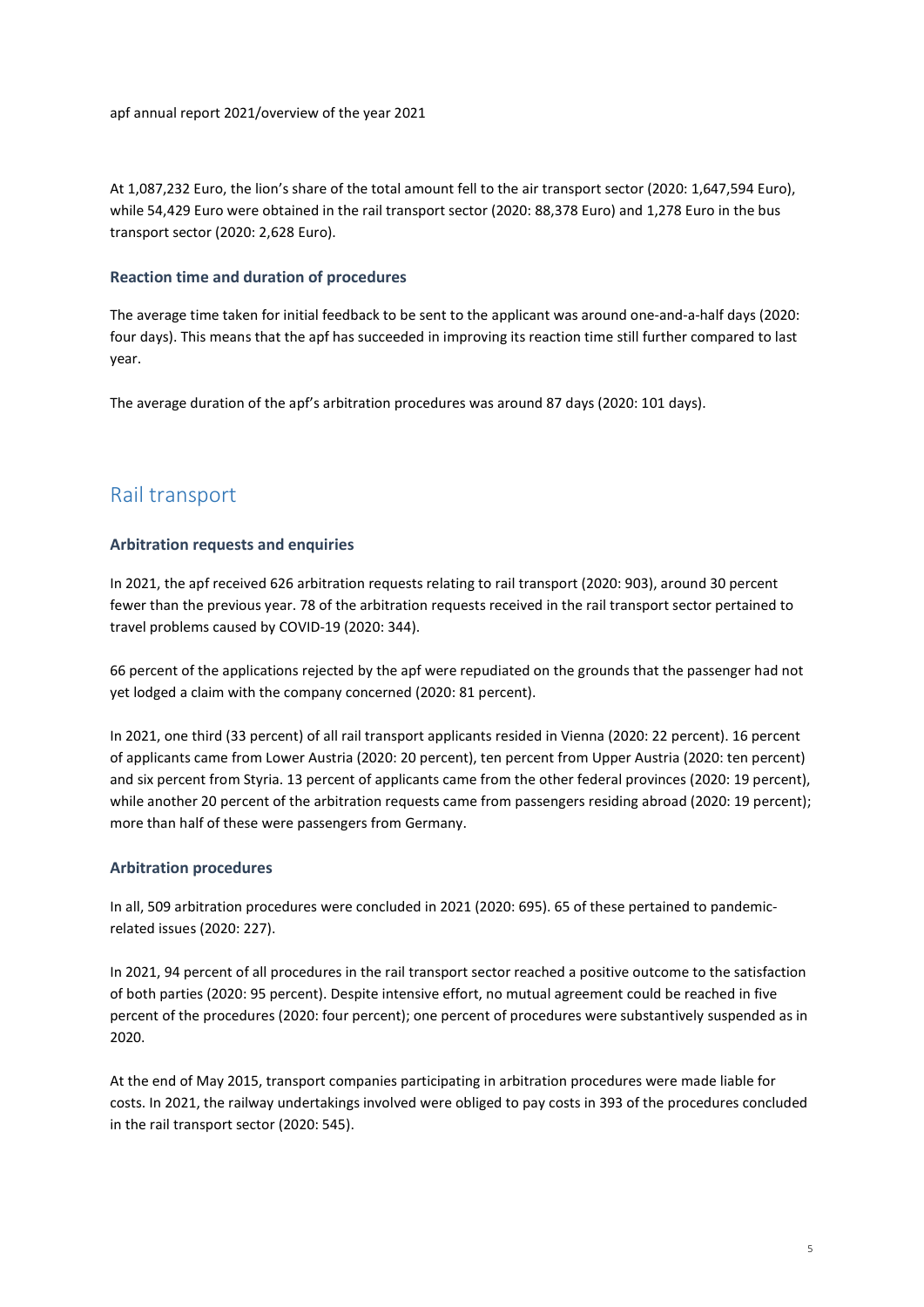Company obligation to cooperate and complaints filed with district administrative authorities

In 2021, none of the companies in the rail transport sector refused to participate in an arbitration procedure (2020: one company).

Grounds for procedures and distribution among companies

At 48 percent, the most frequent grounds for the initiation of arbitration procedures in 2021 were passenger fines and fees (2020: 34 percent).

Procedures relating to ticket refunds took second place at 32.5 percent (2020: 43.4 percent).

Procedures relating to compensation (for other expenses), procedures relating to other matters and procedures relating to compensation for delays all came in third at six to seven percent.

In 2021, changes were made to the documentation of the reasons for the procedures, which is why the categories used in this report are new or different.

93.9 percent of the procedures involved ÖBB-Personenverkehr (2020: 97.1 percent), while 3.1 percent involved Wiener Lokalbahnen (Badner Bahn). The remainder involved integrated ticket organisations and WESTbahn at 1.2 percent each (2020: 0.9 percent and 0.4 percent), One Mobility at 0.4 percent and Raaberbahn at 0.2 percent.

#### Compensation, reimbursements and penalty rebates

The sum obtained by the apf from all the rail transport procedures concluded in 2021 amounted to 54,429 Euro (2020: 88,378 Euro). 9,233 Euro of these compensation payments were associated with COVID-19 cases.

## Duration of procedures

In 2021, the apf was able to resolve 77 percent of rail transport procedures in less than two weeks (2020: 81 percent). Another 18 percent of procedures were concluded in less than one month (2020: 13 percent) and four percent in less than two months (2020: five percent). Only one percent of arbitration procedures took longer than two months (as in 2020); these mostly involved complex cases.

In 2021, the average duration of all (simple to highly complex) arbitration procedures in the rail transport sector was around ten days (as in 2020).

# Bus transport

# Arbitration requests and enquiries

In 2021, the apf received a total of 38 arbitration requests relating to bus transport (2020: 78). Two of these related to COVID-19 (2020: 22).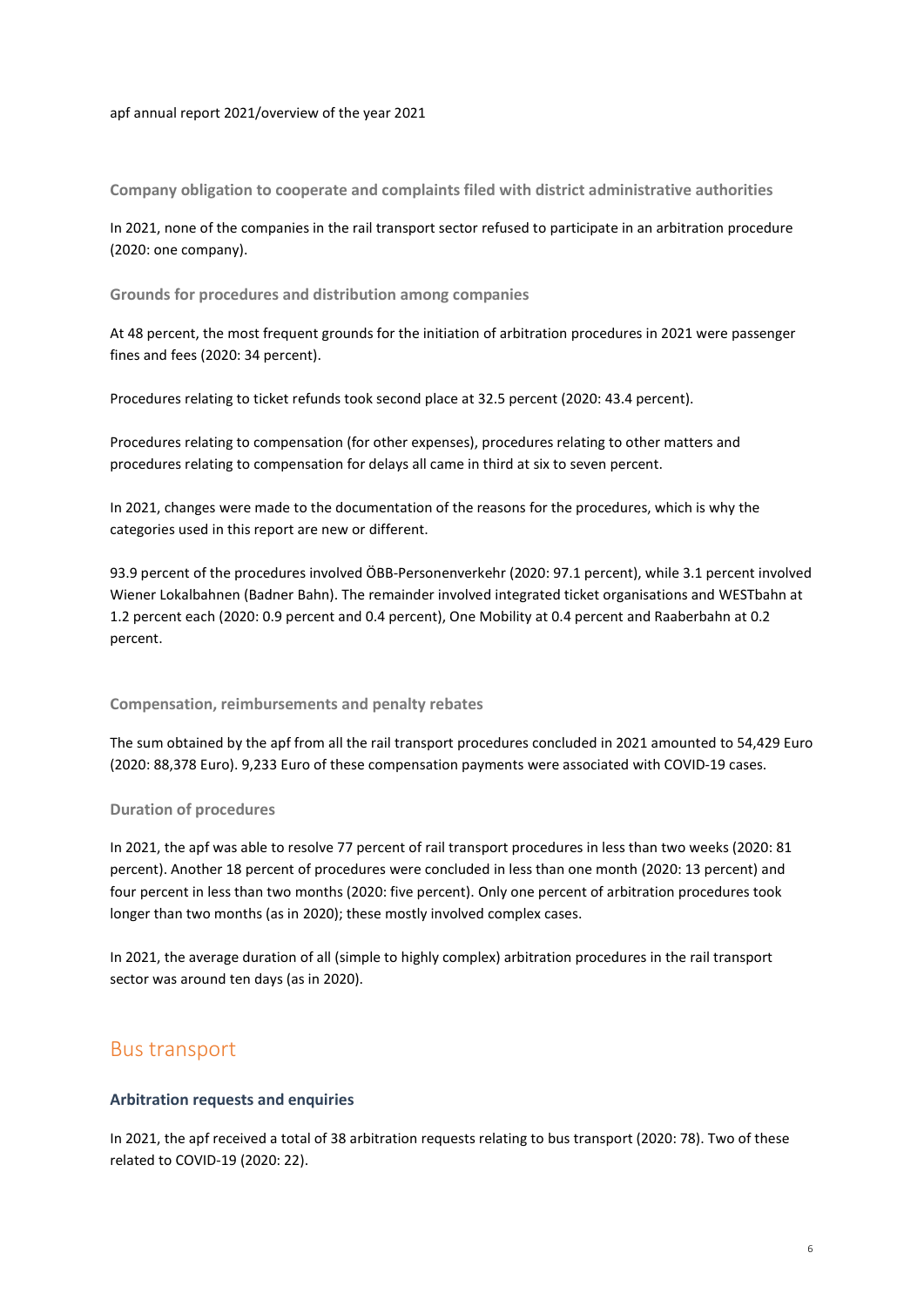91 percent of those rejected were repudiated on the grounds of non-competence (2020: 79 percent), and nine percent because the applicant had not contacted the bus company first (2020: 21 percent).

In 2021, 37 percent of the applicants who filed bus transport requests lived in Vienna (2020: 27 percent), followed by 16 percent whose primary residences were located in Upper Austria (2020: four percent). 18 percent of applicants came from the other federal provinces (2020: twelve percent). 18 percent of the applicants in 2021 did not live in Austria (2020: 14 percent). Eleven percent provided no information about their primary residence last year (2020: 24 percent).

# Arbitration procedures

In all, 16 arbitration procedures were concluded in 2021 (2020: 29). Two procedures involved COVID-19 (2020: eight).

As in 2020, 100 percent of the procedures in the bus transport sector reached a positive outcome to the satisfaction of both parties.

The respective bus transport companies were held liable for costs in 15 of the procedures concluded in 2021 (2020: 23).

Company obligation to cooperate and complaints filed with district administrative authorities

In 2021, none of the companies in the bus transport sector refused to participate in an arbitration procedure (2020: one company).

Grounds for procedures and distribution among companies

At 88 percent, cancellations, delayed departures and overbooking were the main reasons why arbitration procedures were initiated in the bus transport sector in 2021 (2020: 77 percent cancellations).

Six percent of procedures related to forms of assistance such as catering and accommodation.

In 2021, changes were made to the documentation of the reasons for the procedures, which is why the categories used in this report are new or different.

82 percent of the procedures concluded in 2021 involved Flixbus (2020: 93 percent). The companies Vienna International Airport, ÖBB-Postbus and Salzburg AG each accounted for six percent of the procedures concluded by the apf.

# Compensation and reimbursements

In 2021, the apf obtained 1,278 Euro in monetary compensation and reimbursements for bus passengers (2020: 2,628 Euro). 251 Euro of the total sum came from COVID-19 procedures (2020: 1,106 Euro).

# Duration of procedures

One third (33 percent) of the procedures initiated in 2021 were concluded within two weeks (2020: 48 percent). Around one quarter each (27 percent) were concluded in less than one month (2020: just under 43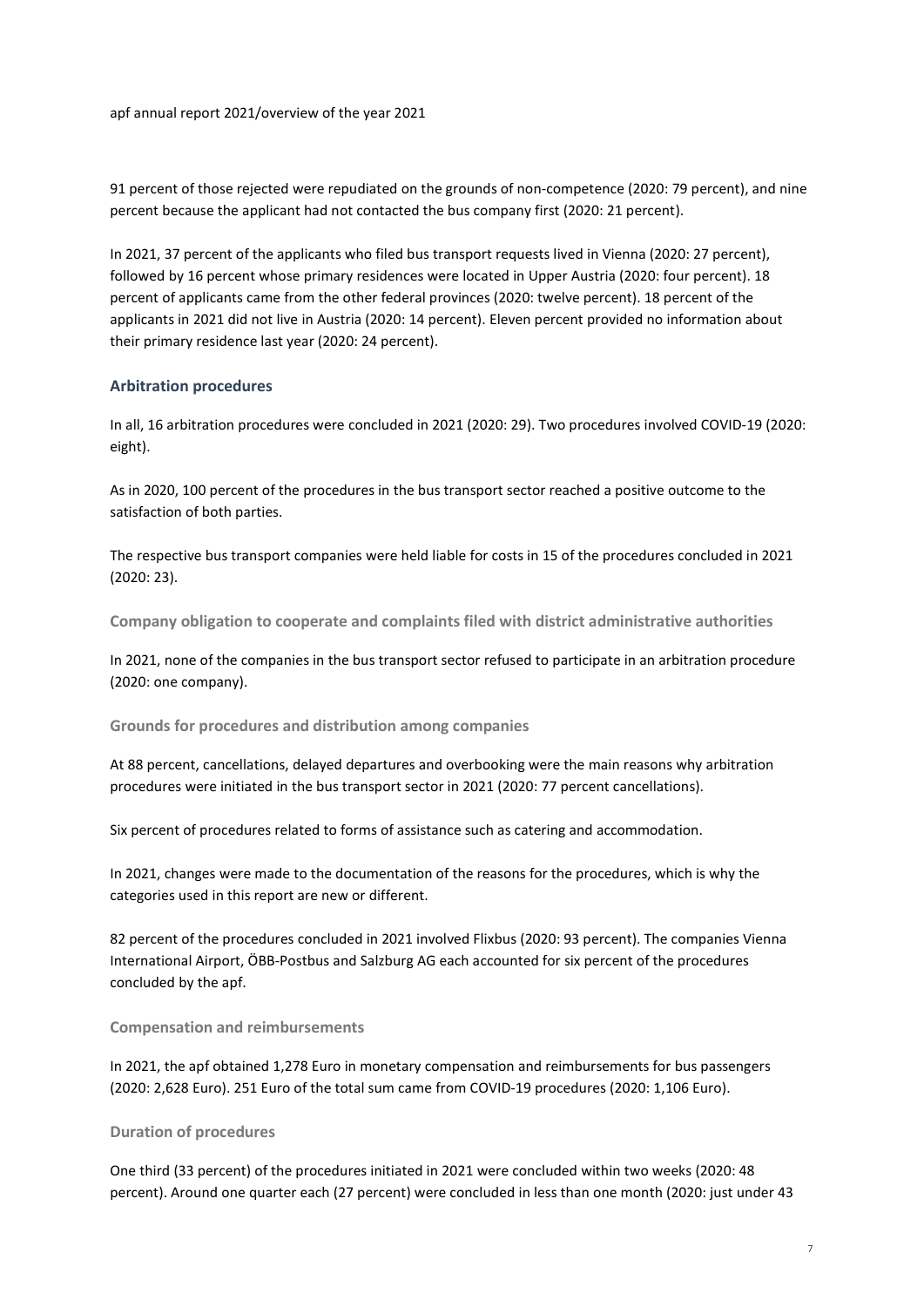percent) or less than two months (2020: nine percent). 13 percent required more than two months due to lengthy enforcement procedures (2020: zero percent).

The average duration of the bus transport procedures concluded in 2021 was around 28 days, i.e. marginally less than one month (2020: 15 days).

# Waterborne transport

## Arbitration requests, enquiries and arbitration procedures

In 2021, the apf received a total of eight arbitration requests relating to waterborne transport (2020: 30). Two of the requests and enquiries received by the apf related to the COVID-19 pandemic (2020: 21). One procedure was initiated (2020: no procedures). In 2021, as in previous years, all the requests rejected were repudiated on the grounds of non-competence

# Air transport

### Arbitration requests and enquiries

In all, 2,224 arbitration requests and enquiries relating to air transport were processed in 2021 (2020: 4,966).

59 percent of those rejected in 2021 were repudiated on the grounds of non-competence (2020: 42 percent) and 21 percent because the passenger had not yet lodged a claim with the airline concerned (2020: 39 percent). 20 percent of cases had to be repudiated on other grounds such as failure to formally submit a request or the airline's insolvency (2020: 19 percent).

At 72 percent, most of the arbitration requests submitted in 2021 were received from persons residing in Austria (2020: 71 percent). 16 percent of requests came from other EU countries, Iceland, Norway, and Switzerland (2020: 13 percent), while three percent came from non-member countries (2020: five percent). Nine percent of applicants provided no information regarding their country of residence (2020: eleven percent).

## Arbitration procedures

A total of 2,176 procedures were concluded in the air transport sector in 2021 (2020: 3,869). 1,231 of these procedures related to issues caused by COVID-19 (2020: 1,632).

The companies and passengers concerned were able to reach a mutual agreement in 73 percent of cases, thus bringing the procedures to a positive conclusion (2020: 71 percent). As in 2020, no mutual agreement could be reached in four percent of the procedures despite intensive efforts. The remaining procedures were substantively suspended. 13 percent were suspended due to extraordinary circumstances such as adverse weather conditions (2020: 20 percent) and ten percent on other grounds such as delays of less than three hours (2020: five percent).

The airlines were held liable for costs in 1,769 of the procedures concluded in 2021 (2020: 3,162).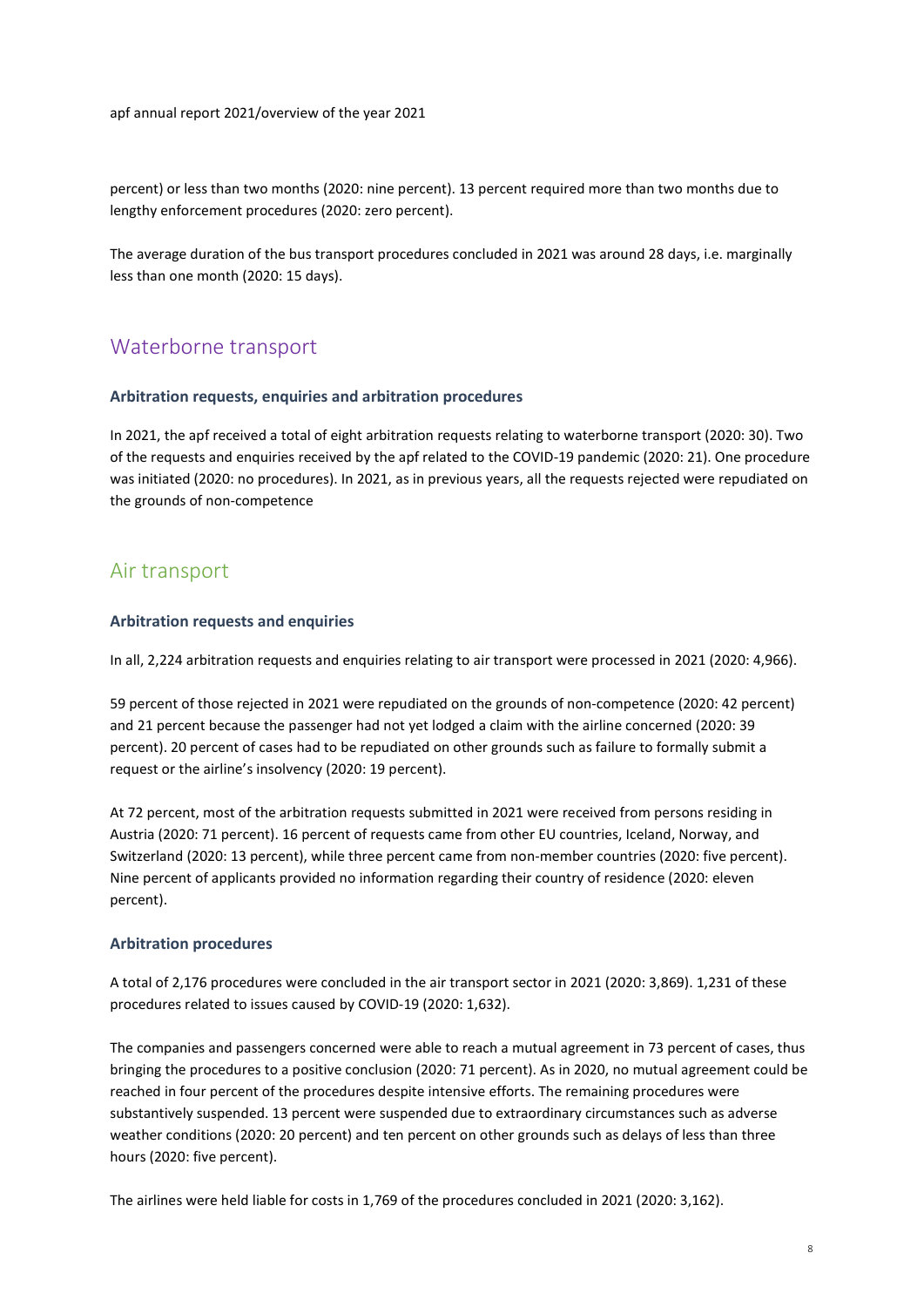### Company obligation to cooperate and complaints filed with district administrative authorities

Since the apf is not only an arbitration board but also one of the bodies responsible for enforcing European passenger rights regulations, non-compliance with regulations has to be sanctioned with appropriate consequences.

When the apf's attention is drawn to a violation of this kind, it brings administrative charges against the airline's authorised representatives (e.g. the managing director or board) through the competent district administrative authorities.

104 procedures of this kind were initiated during the business year 2021 (2020: 75). In 37 cases, the airline had also failed to participate in the apf's arbitration procedure (2020: 33).

### Grounds for procedures and distribution among companies

In 2021, around 77 percent of the procedures were initiated due to cancellations (2020: 70 percent). As in the previous year, airlines cancelled a large number of flights due to the severe long-term travel restrictions imposed as a result of the COVID-19 pandemic. 17 percent of the arbitration procedures related to delayed flights (2020: 27 percent) and just under five percent to denied boarding (2020: three percent).

21 percent of the procedures concluded in 2021 were initiated against Austrian Airlines, the biggest Austrian airline (2020: 26 percent). Around 16 percent were initiated against Laudamotion (2020: 13 percent) and approximately ten percent against Wizz Air (2020: four percent). Ryanair and TAP were responsible for eight percent each (2020: seven percent TAP), while three percent each fell to Eurowings (2020: six percent), Iberia (2020: three percent), Lufthansa (2020: six percent) and Vueling (2020: three percent). Aeroflot and Turkish Airlines were each involved in one percent of procedures. The remainder (23 percent in all) related to other airlines, each of which accounted for a small percentage.

#### Compensation and reimbursements

In 2021, the apf obtained a sum of 1,087,232 Euro in monetary compensation and reimbursements for applicants in the air transport sector (2020: 1,647,594 Euro). 737,511 Euro of these compensation payments involved COVID-19 cases (2020: 932,054 Euro).

#### Duration of procedures

In 2021, apf was again able to conclude one quarter (25 percent) of arbitration procedures within two weeks (2020: 25 percent). Solutions that were mutually acceptable to both passenger and company were found within one month in 17 percent of cases (2020: 17 percent) and within two months in 15 percent of cases (2020: twelve percent). 43 percent of the procedures in 2021 took more than two months to resolve (2020: 46 percent).

In 2021, the average duration of arbitration procedures in the air transport sector was around 106 days, i.e. around 15 weeks (2020: 118 days).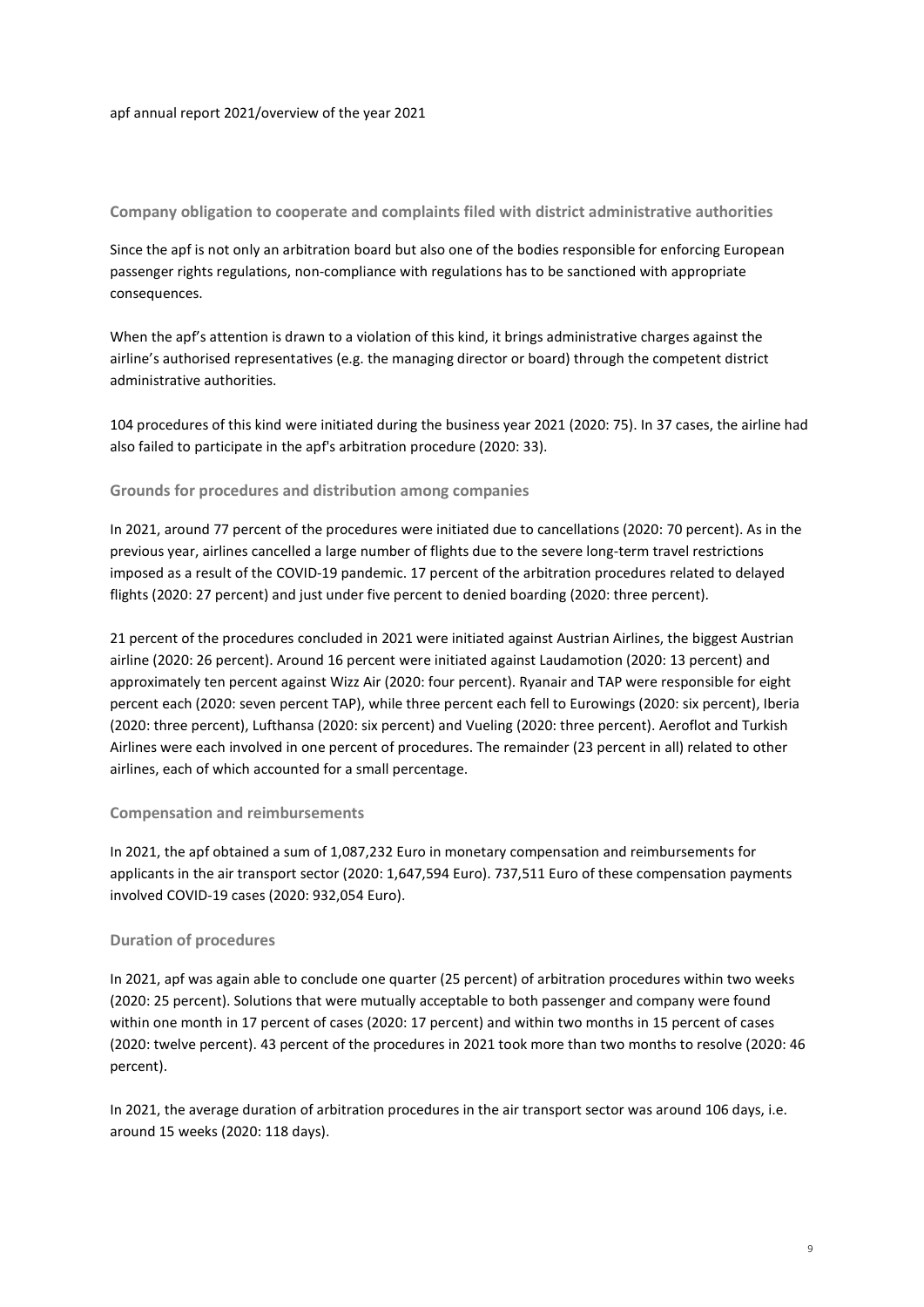### Focal areas of arbitration activity

Based on the large number of arbitration requests received, the apf is able to determine on a year-by-year basis where systematic, significant problems exist and where there is room for improvement. These issues are dealt with in depth while mediating between the passengers and companies, and are also addressed afterwards if necessary. Moreover, personal meetings are held with certain companies several times a year (virtually due to COVID-19), mainly to discuss topics that are particularly relevant for a larger group of people.

Significant issues have arisen particularly in the rail, bus and air transport sectors. Due to the low number of cases during the period under review, it is not possible to draw any general conclusions about any structural problems that may exist in the waterborne transport sector.

In the rail transport sector, the apf's activities focused largely on issues such as online tickets, fines / fare recovery, reimbursements, the COVID-19 pandemic, strikes and information about disruptions.

Important topics addressed during arbitration procedures in the air transport sector included the impact of the COVID-19 pandemic, cancellations, online brokers and denied boarding due to COVID-19.

### International cooperation

The passenger rights regulations applicable to all EU member states require regular intensive dialogue between the national enforcement bodies (NEB) in order to guarantee a uniform cross-border approach. Along with regular meetings (in most cases at the European Commission in Brussels), other measures include participation in working groups, ongoing discussions at informal meetings, events jointly organised with stakeholders, and written communications relating to general questions on dealing with specific problems. In 2021, most of the meetings took place virtually due to the ongoing COVID-19 pandemic.

## Passenger rights

# Rail transport

# Violations of the Rail Passenger Rights Regulation and the Railway Carriage and Passenger Rights Act

When handling arbitration requests, the apf occasionally finds that applicable provisions in the Rail Passenger Rights Regulation and/or the Railway Carriage and Passenger Rights Act (EisbBFG) have been violated. These cases are generally resolved by arbitration; however, the Schienen-Control Kommission had to be notified in a few cases.

Issues in 2021 included non-compliance with deadlines for the payment of compensation for delays, refusals to issue refunds and violations relating to the issue and reduction of passenger fines.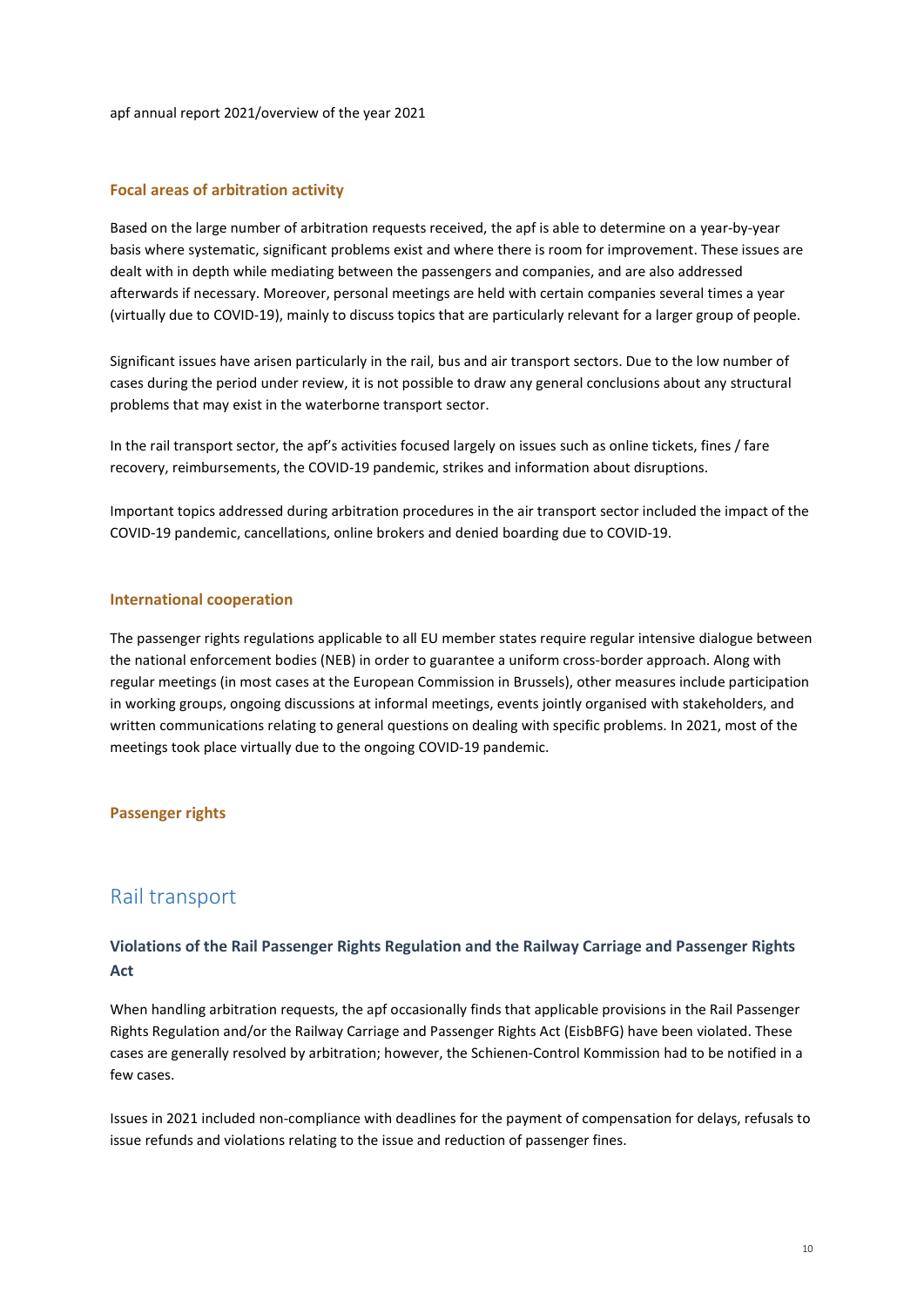# Review of conditions of carriage

As part of its mandate to scrutinise conditions of carriage, and during the course of arbitration procedures initiated in response to arbitration requests, the apf addresses possible violations of the law on the companies' part. In several procedures initiated by the Schienen-Control Kommission, certain sections of conditions of carriage were ultimately declared invalid, while other procedures impelled the companies in question to amend their conditions of carriage.

# Passenger rights audits

During 2021, the apf performed an audit in the rail transport sector in the federal provinces of Tirol and Vorarlberg. apf staff visited and audited the integrated ticket organisations Verkehrsverbund Tirol (VVT) and Verkehrsverbund Vorarlberg (VVV and VMobil) and the railway undertaking Montafonerbahn (MBS). As usual, the staff inspected the trains, railway stations and stops operated by ÖBB-Personenverkehr on both outward and return journeys.

The apf experts discussed the results with the respective companies, recommended or stipulated measures for improvement, and monitored the implementation of these wherever possible.

First and foremost, the apf examined whether the fare conditions and conditions of carriage were lawful and whether information obligations were complied with, for example by displaying posters listing passenger rights and fares.

## New Rail Passenger Rights Regulation

On 27 September 2017, the European Commission published its proposal for a revision / new version of the Rail Passenger Rights Regulation<sup>19</sup>. The new version of the Rail Passenger Rights Regulation<sup>20</sup> came into force on the twentieth day following its publication in the Official Journal of the EU on 29 April 2021. Except for one provision, the new version of the Rail Passenger Rights Regulation will apply from 7 June 2023. The previous passenger rights regulations will remain valid until the new EU Regulation enters into force.

## Schienen-Control Kommission procedures

During 2021, the Schienen-Control Kommission again handled several regulatory procedures in the area of passenger rights. These related to price information in the online ticket shop, conditions of carriage for bicycles, and the exclusion of appeals against fare recovery.

1

<sup>19</sup> COM(2017)548.

<sup>20</sup> Regulation (EU) 2017/782 OJ L 2017/172, 1.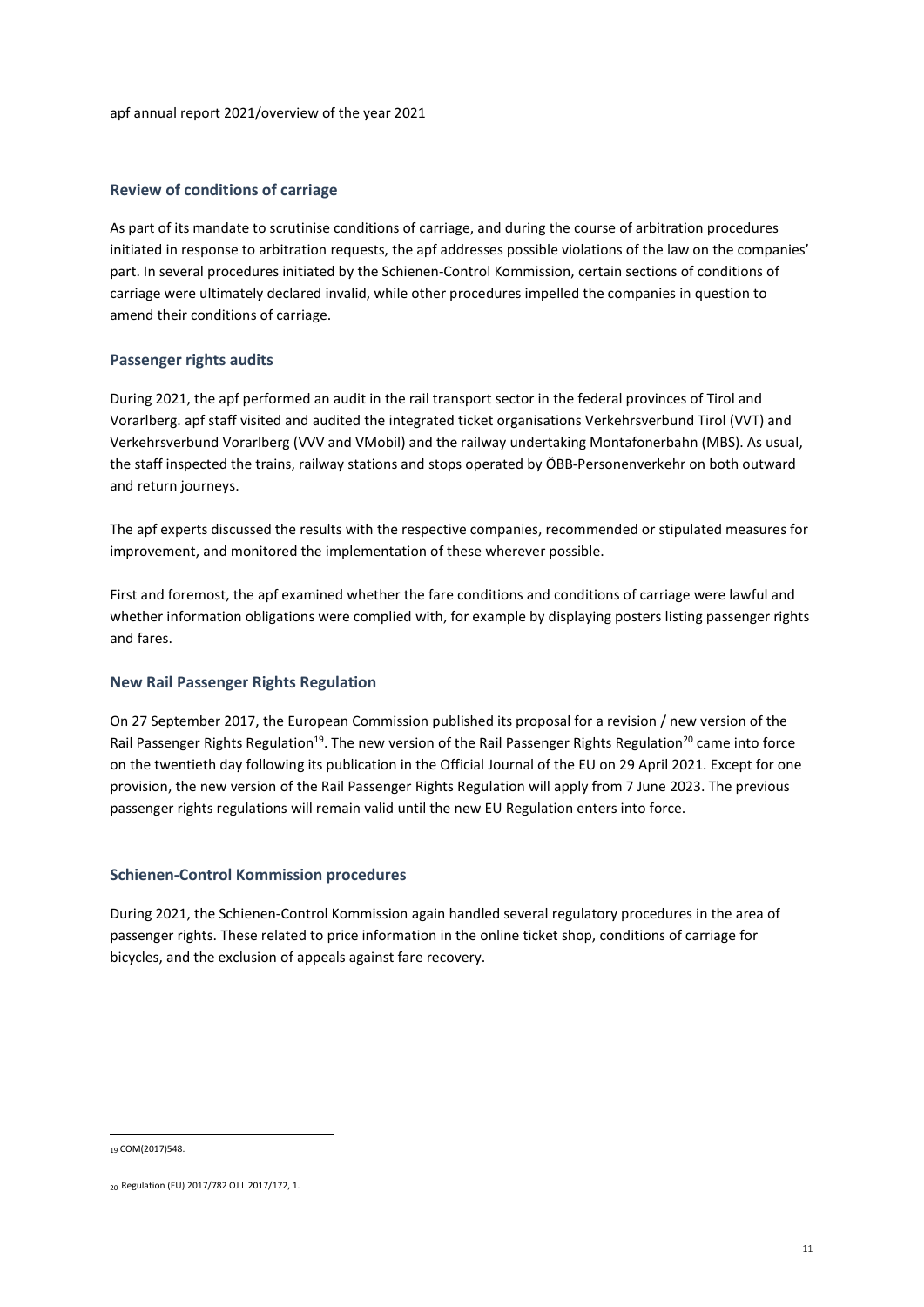# Air transport

# Relevant rulings during 2021

As the Air Passenger Rights Regulation has still not been revised, the European Court of Justice (ECJ) again had to deal with several issues relating to the interpretation of passenger rights legislation in 2021. Rulings relevant to the apf's activities include those that address the following questions: can a strike organised by a union of airline employees constitute an extraordinary circumstance? If an airline's workforce strikes in solidarity with the workforce of the parent company, does this constitute an extraordinary circumstance? Does the diversion of an aircraft to another airport that serves the same location, city or region constitute a cancellation?

### Enforcement activities in the air transport sector

#### Notifications and party status in administrative procedures

As the designated national enforcement body for the Air Passenger Rights Regulation<sup>21</sup> and the PRM Air Passenger Rights Regulation<sup>22</sup>, the apf submitted an increased number of notifications to the competent authorities in 2020 and 2021. This was due to a sharp rise in the number of applications and enquiries since 2018. The apf filed notifications due to violations of the regulations mentioned or breaches of the duty to participate in arbitration procedures set out in the LFG. Section 169 LFG specifies administrative penalties of up to 22,000 Euro for violations of these regulations and failure to participate in the apf's arbitration procedures.

Since the amendment to the LFG and the new regulations in section 139a LFG ("Alternative Dispute Resolution"), the apf now has the status of a party to administrative penalty proceedings. The apf is thus authorised to view all case files, request all relevant information and appeal to the Federal Administrative Court and Supreme Administrative Court.

As a result of its newly granted party status, the apf was able to state its position and appeal a number of procedures in 2021. The apf has for example taken action to clarify the competence of the authorities and appeal administrative penalties for violations which were – in the apf's opinion – too low.

#### Enforcement in cases involving systematic violations

The apf's enforcement activities also included general requests to airlines in cases where systematic violations of the Air Passenger Rights Regulation were suspected or identified. In cases of established or suspected violations, the apf held discussions with the airlines concerned and sent them written requests to cease and desist.

#### Audits

-

During 2021, the apf audited the website of Austrian Airlines (www.austrian.com) in order to determine whether the obligations set out in the Air Passenger Rights Regulation and the PRM Air Passenger Rights Regulation were being complied with<sup>23</sup>. The apf also administered an examination on the Air Passenger Rights Regulation. Moreover, the apf's air transport experts scrutinised the website to determine how far the

<sup>21</sup> Regulation (EC) 261/2004 OJ L 2004/46, 1.

<sup>22</sup>Regulation (EC) 1107/2006 OJ L 2006/204, 1.

<sup>&</sup>lt;sup>23</sup> Pursuant to Art. 16 Regulation (EC) 261/2004 and Art. 14 Regulation (EC) 1107/2006.